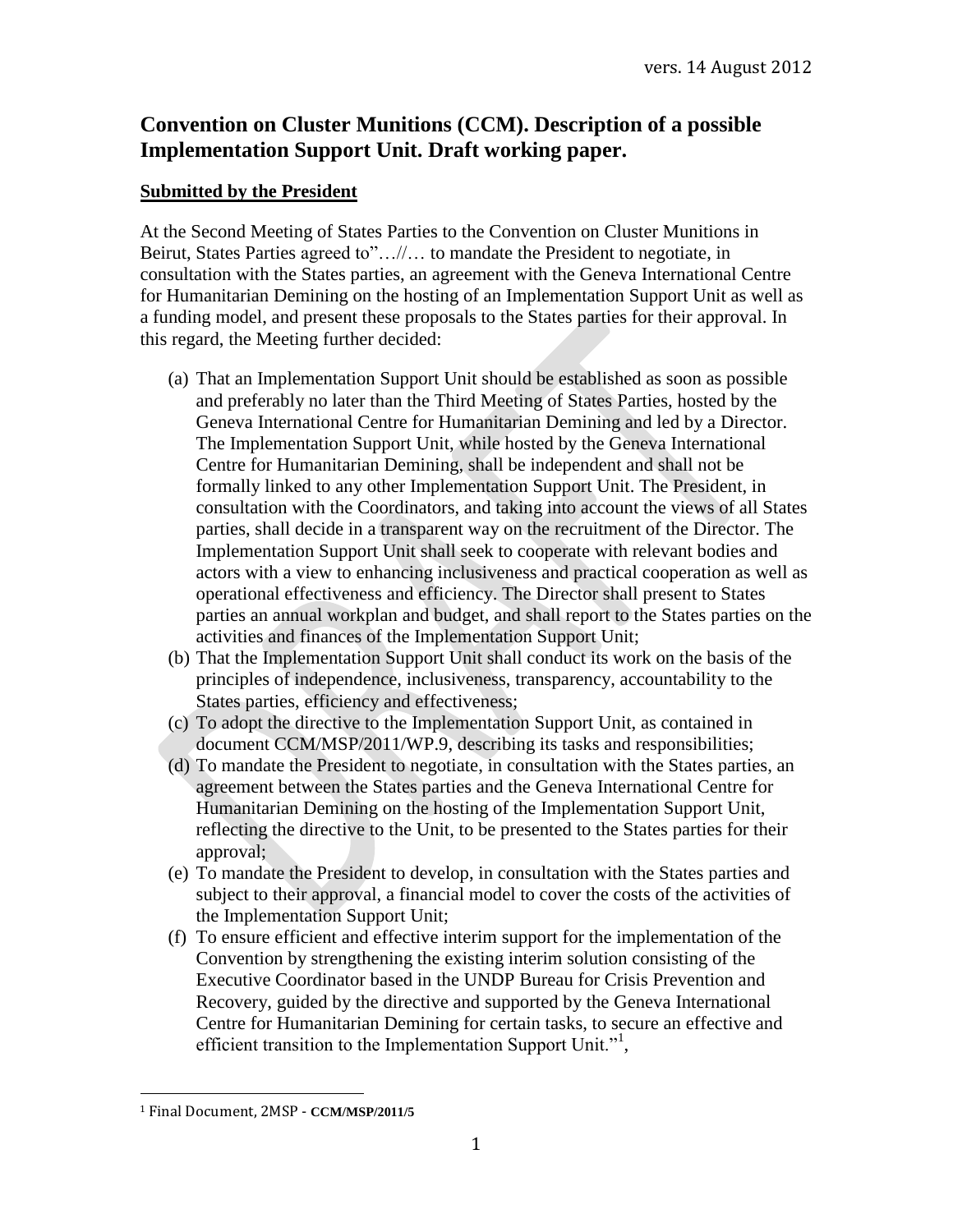in essence, establishing a small and independent structure – the CCM Implementation Support Unit (ISU) - to provide support to States Parties in their implementation of the Convention.

The ISU will be directly accountable to the States parties, independent of any other institutions and conduct its work based on the principles of: independence, inclusiveness, transparency, accountability, efficiency and effectiveness. Drawn from the decisions taken by States parties at the 2nd MSP in Beirut including an ISU directive adopted at the meeting, the following is an updated preliminary description of what States parties agreed and the subsequent more detailed suggestions of the general setup of the ISU gathered from consultations conducted in the period November 2011 – August 2012.

### **Tasks and responsibilities**

States parties defined the ISU's tasks and responsibilities in the ISU Directive, adopted by States parties to the CCM at the 2MSP. According to the Directive, the ISU shall support States parties, inter alia, in the following ways:

- Assist the President in all aspects of the presidency, support the Coordinators in their efforts, prepare, support and follow-up from formal and informal meetings of the Convention,
- Offer advice and support to States parties on the implementation of the Convention;
- Develop and maintain a resource base of relevant technical expertise and practices and, upon request, provide States parties with such resources;
- Facilitate communication among States parties and other relevant actors, cooperate and coordinate amongst these and maintain public relations, including efforts to promote the universalization of the Convention;
- Keep records of formal and informal meetings under the Convention and other relevant knowledge products, expertise and information pertaining to the implementation of the Convention;
- Organise the set-up of a sponsorship programme assisted by the host and provide guidance, input and support to the programme.

The ISU will in practice perform two separate but related functions; it will be the institutional home of the CCM, with records of meetings, decisions and established practices. It will host, maintain and develop the CCM website and be the hub for interactions and communications among and between States parties, relevant UN and other international organisations and NGOs, to support their formal and informal implementation and universalization efforts. The ISU will plan and help execute the formal and informal meetings (esp. Meetings of States Parties/Review Conferences and intersessional meetings), as well as being responsible for documenting progress in implementation and the results of these meetings.

The other function is as the public face of the CCM, where the ISU should establish a reliable and relevant source for information on what the Convention is and does for all interested actors, including the general public, media, and states not-parties. Therefore the ISU should be identified by a distinct profile that emphasizes its role as supporting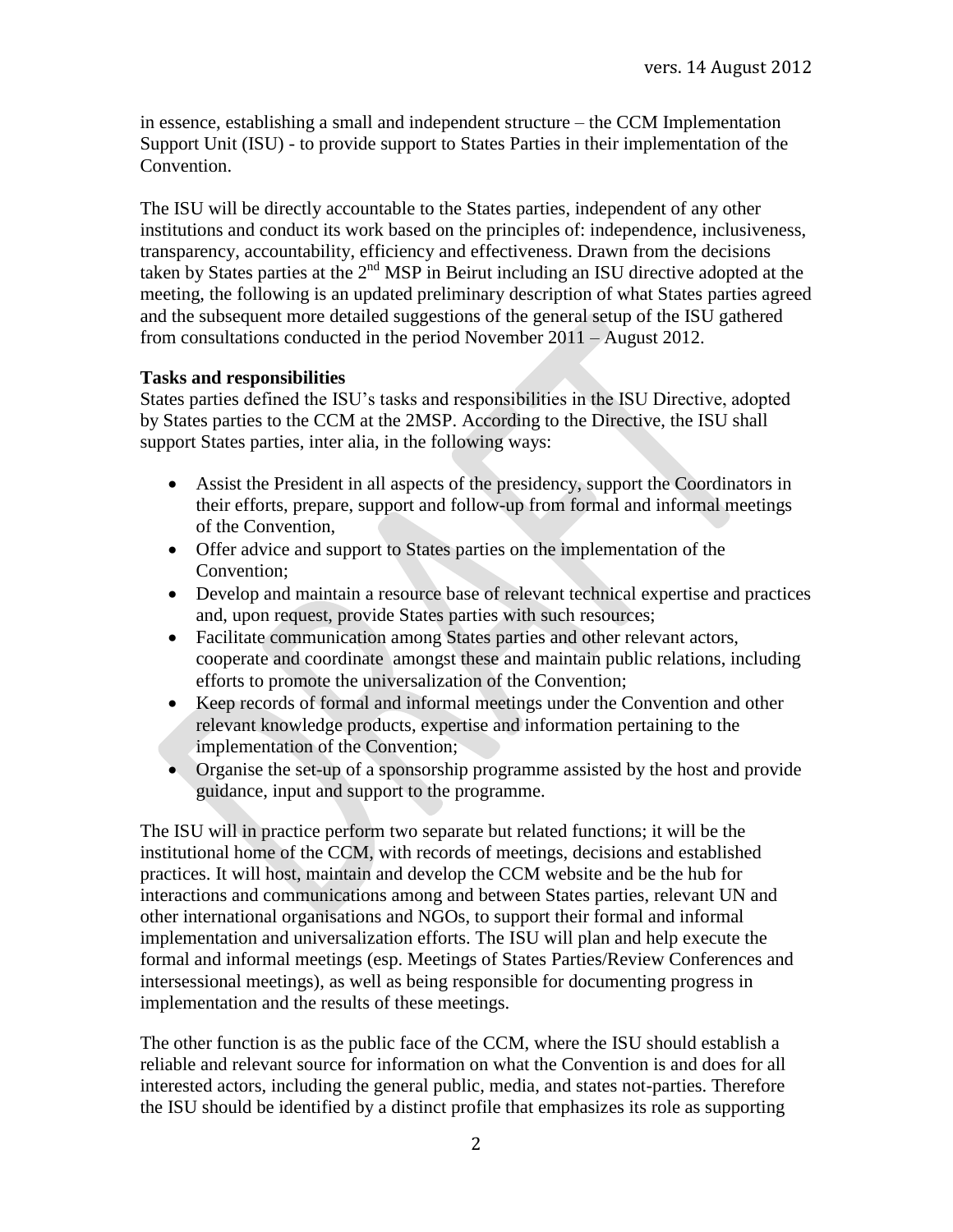entity for the CCM, which represents its independent identity from the hosting institution and other instruments, including separate bank accounts, and logo, email-addresses and similar features.

#### **Structure and format**

The ISU envisioned by the States parties at the 2MSP is a lean and effective organization led by a Director, supported by an Implementation Support Specialist and an Implementation Support Assistant that may contract or otherwise arrange for relevant technical expertise in support of tasks as needed, in accordance with its mandate. Subsequent consultations have indicated that the staffing may be reconsidered to comprise of an even leaner structure with the aim of effectively bringing down costs. The ISU will need a basic infrastructure of adequate workspace for up to 4 persons (2-3 staff + occasional consultant, intern or similar) with workstations, printers, Internet access and related equipment and services, including storage space for publications etc. In addition to cover its own working space needs, the ISU should have access to adequate meeting rooms.

Being a small organization, the ISU needs to be staffed with persons who are willing and able to cover a variety of the ISU's tasks in a flexible and efficient manner. The President shall act in a transparent manner and the recruitment process shall be conducted in accordance with normal standards and procedures for international institutions based on qualifications and relevant experience. Documented competence to support and cooperate effectively with a broad range of actors and understanding of the implementation complexities facing States parties to a humanitarian disarmament treaty should be key criteria when selecting ISU staff.

An outline of the responsibilities of the new ISU staff may include the following:

#### **Director (FTE)**

Report to the States Parties for the implementation of the Directive. Manage and direct the ISU and its staff. Maintain a close dialogue with the President and the Coordinators to ensure consistency of efforts and a clear direction. Prepare annual work plans and budgets as well as annual reports on the activities and finances of the ISU to States parties. Assist the President in preparing and convening both formal and informal meetings. Keep records of formal and informal meetings of the Convention. Responsible for all public relations and external communications, liaise with relevant organisations and institutions and external actors on efforts to promote the universalization of the Convention as well as in offering advice and support to States parties on the implementation of the Convention.

#### **Implementation Support Specialist (FTE)**

Report to the Director of the ISU and function as Acting Director in the Director's absence. Assist the Coordinators in preparing and convening meetings on their various thematic responsibilities, and in their outreach and bilateral dialogue with States parties having obligations to fulfil, as well as with relevant organisations and institutions. Support States parties in understanding the nature and extent of their obligations under the Convention. Maintain a resource base of available and relevant technical expertise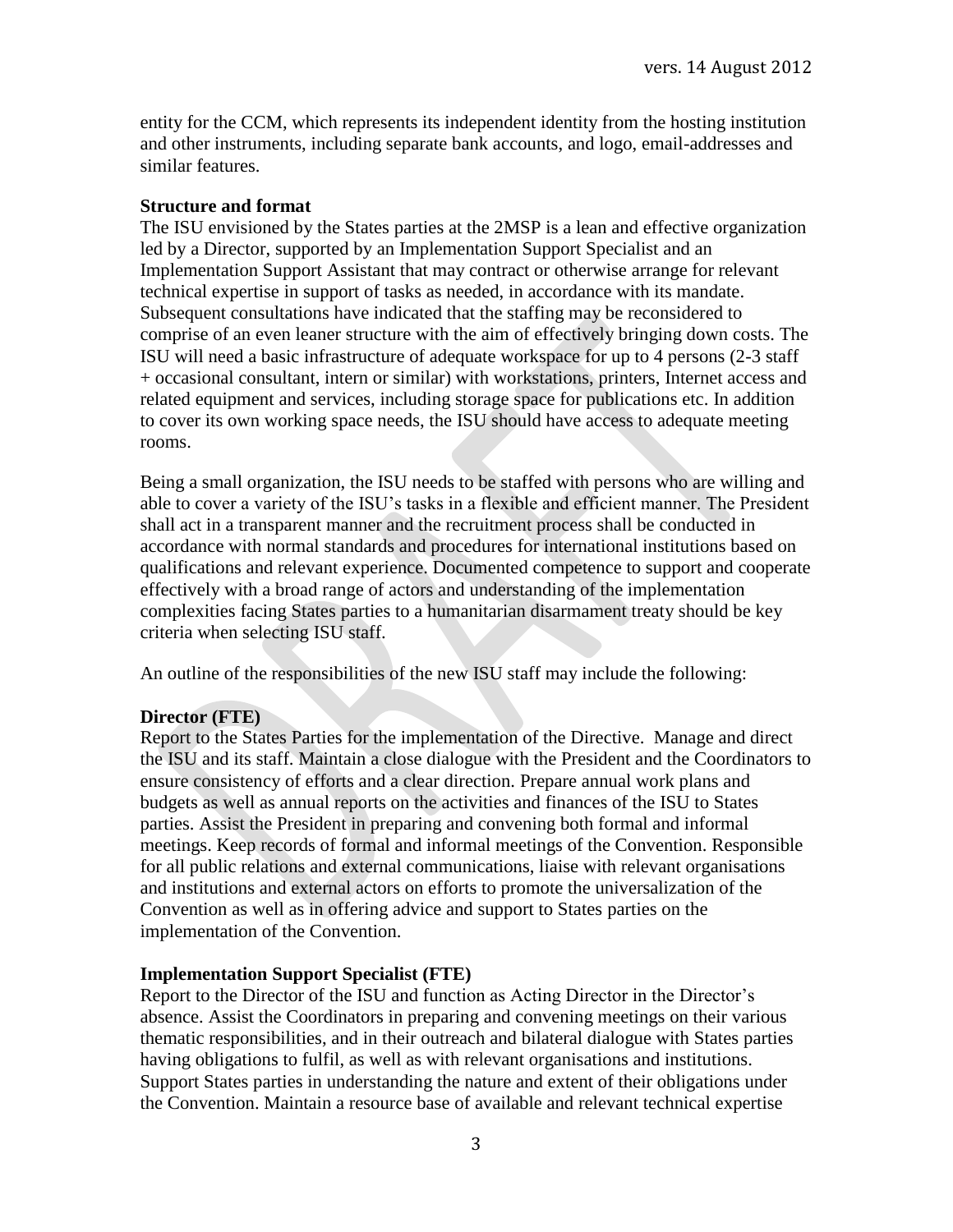within the various thematic areas and on request assist States Parties in coming into contact with such expertise. Contract or otherwise arrange for relevant technical expertise in support of specific activities and projects organised by the President or the Coordinators, including for development of substantive documents.

### **Implementation Support Assistant (50% of FTE)**

Assisted by the host, support the Director and the Implementation Support Specialist with practical and administrative matters. Maintain databases on substantive, technical and administrative matters, including documentation from formal and informal meetings under the Convention. Manage the Convention's webpage. Draft reports, summaries etc. from meetings as necessary.

In addition, the ISU should outsource or otherwise collaborate with external partners noncore cost activities to avoid unnecessary institutional growth and commitments. Core cost should cover all activities decided by States parties, including expenses related to salaries and infrastructure.

| 1. | <b>Director (FTE)</b>   | Report to the States parties for the implementation of the                              |  |
|----|-------------------------|-----------------------------------------------------------------------------------------|--|
|    |                         | Directive.                                                                              |  |
|    |                         | Manage and direct the ISU and its staff.<br>$\blacksquare$                              |  |
|    |                         | Maintain a close dialogue with the President and the                                    |  |
|    |                         | Coordinators to ensure consistency of efforts and a clear                               |  |
|    |                         | direction.                                                                              |  |
|    |                         | - Prepare annual work plans and budgets as well as annual                               |  |
|    |                         | reports on the activities and finances of the ISU to States                             |  |
|    |                         | parties.                                                                                |  |
|    |                         | Assist the President in preparing and convening both formal<br>$\overline{\phantom{0}}$ |  |
|    |                         | and informal meetings.                                                                  |  |
|    |                         | Keep records of formal and informal meetings of the                                     |  |
|    |                         | Convention.                                                                             |  |
|    |                         | Responsible for all public relations;<br>$\overline{\phantom{a}}$                       |  |
|    |                         | - External communications,                                                              |  |
|    |                         | Liaison with relevant organisations and institutions and                                |  |
|    |                         | external actors.                                                                        |  |
| 2. | Implementation          | Report to the Director of the ISU and function as Acting<br>$\blacksquare$              |  |
|    | <b>Support</b>          | Director in the Director's absence.                                                     |  |
|    | <b>Specialist (FTE)</b> | Assist the Coordinators in preparing and convening meetings<br>$\overline{\phantom{a}}$ |  |
|    |                         | on their various thematic responsibilities,                                             |  |
|    |                         | Assist in Coordinators outreach and bilateral dialogue with                             |  |
|    |                         | States parties having obligations to fulfil as well as relevant                         |  |
|    |                         | organisations and institutions.                                                         |  |
|    |                         | Support States parties in understanding the nature and extent                           |  |
|    |                         | of their obligations under the Convention.                                              |  |
|    |                         | Maintain a resource base of available and relevant technical                            |  |
|    |                         | expertise within the various thematic areas and on request                              |  |
|    |                         | assist States parties in coming into contact with such                                  |  |
|    |                         | expertise.                                                                              |  |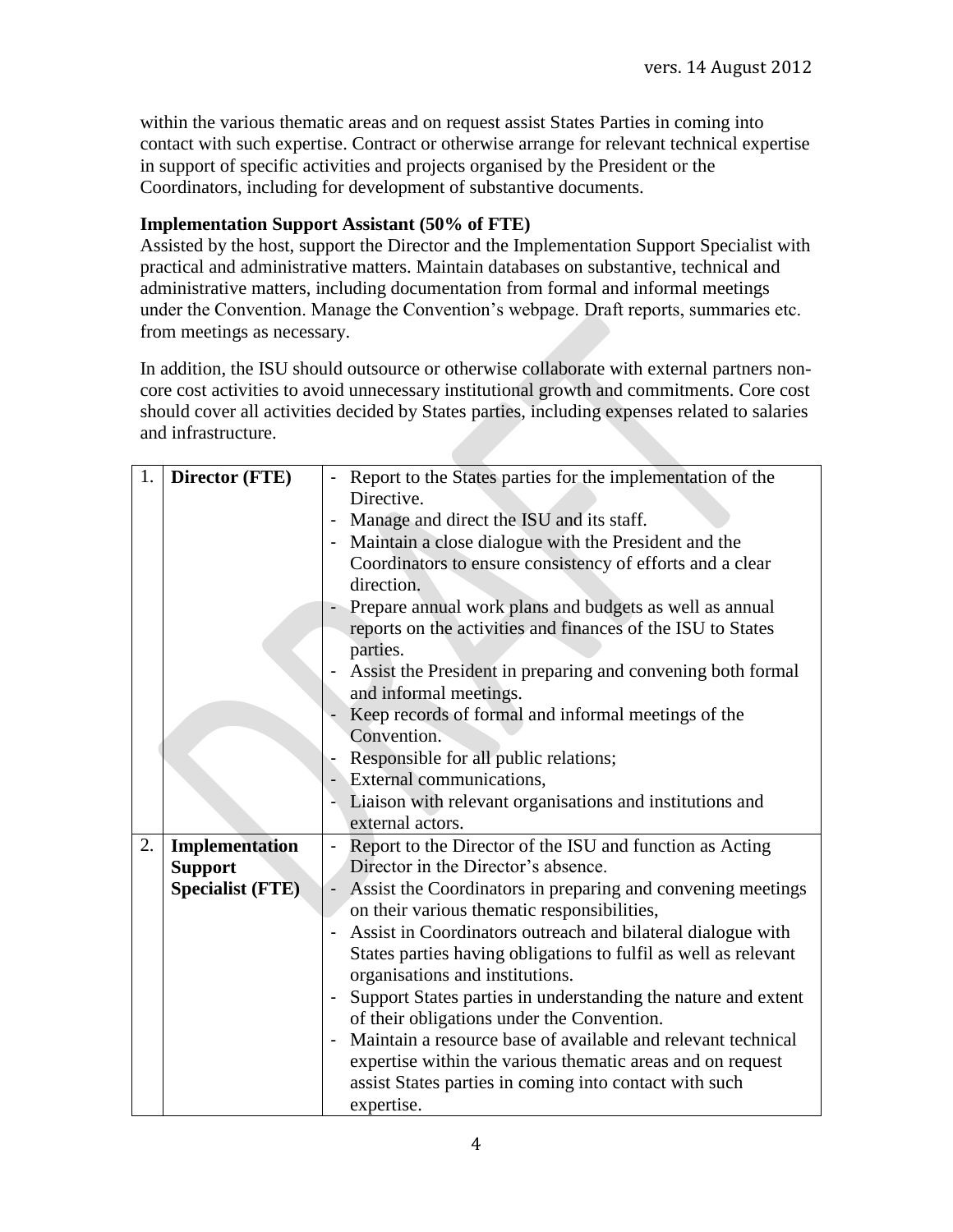|                  |                       | - Contract relevant technical expertise in support of specific  |  |
|------------------|-----------------------|-----------------------------------------------------------------|--|
|                  |                       | activities and projects organised by the President or the       |  |
|                  |                       | Coordinators, including for development of substantive          |  |
|                  |                       | documents.                                                      |  |
| 3.               | Implementation        | - Assist the Director and the Implementation Support            |  |
|                  | <b>Support</b>        | Specialist with practical, administrative and substantive       |  |
|                  | Assistant (50% of     | matters.                                                        |  |
|                  | FTE)                  | - Maintain databases on substantive, technical and              |  |
|                  |                       | administrative matters, including documentation from formal     |  |
|                  |                       | and informal meetings under the Convention.                     |  |
|                  |                       | Manage the Convention's webpage.                                |  |
|                  |                       | Draft reports, summaries etc. from meetings as necessary.       |  |
| $\overline{4}$ . | <b>Contracted</b>     | Outsourced non-core activities to relevant technical expertise  |  |
|                  | <b>Consultants on</b> | in support of specific activities and projects organised by the |  |
|                  | needs basis           | President or the Coordinators, including for development of     |  |
|                  |                       | substantive documents                                           |  |

### **Institutional & financial arrangement and budget**

States parties decided at the 2MSP to mandate the President to initiate negotiations with the Geneva International Centre for Humanitarian Demining on an agreement concerning the hosting of the ISU and to develop a financial model to sustain the Unit outlining how States parties will mobilize the necessary resources for the effective operation of the ISU and how to distribute the costs. The agreement shall furthermore define the hosting services and the respective tasks and responsibilities of the GICHD in relation to the Implementation Support Unit.

As decided at the 2MSP, the Implementation Support Unit, while hosted by the Geneva International Centre for Humanitarian Demining, shall be independent and shall not be formally linked to any other Implementation Support Unit. The Implementation Support Unit shall however seek to cooperate with relevant bodies and actors with a view to enhancing inclusiveness and practical cooperation as well as operational effectiveness and efficiency. In line with these decisions, an ISU financing model would consist of two components:

# **1. Annual contribution by States parties**

# **2. Appealed contributions**

- The annual contributions would cover **core costs**, while **non-core costs** would be covered by contributions provided in response to appeals for support towards specific activities.
- What is meant by core costs? Such costs would cover all activities decided by the States parties, including expenses related to salaries and infrastructure. The annual contributions would cover all activities which are fundamental for the ISU to perform its duties. The ISU core costs include: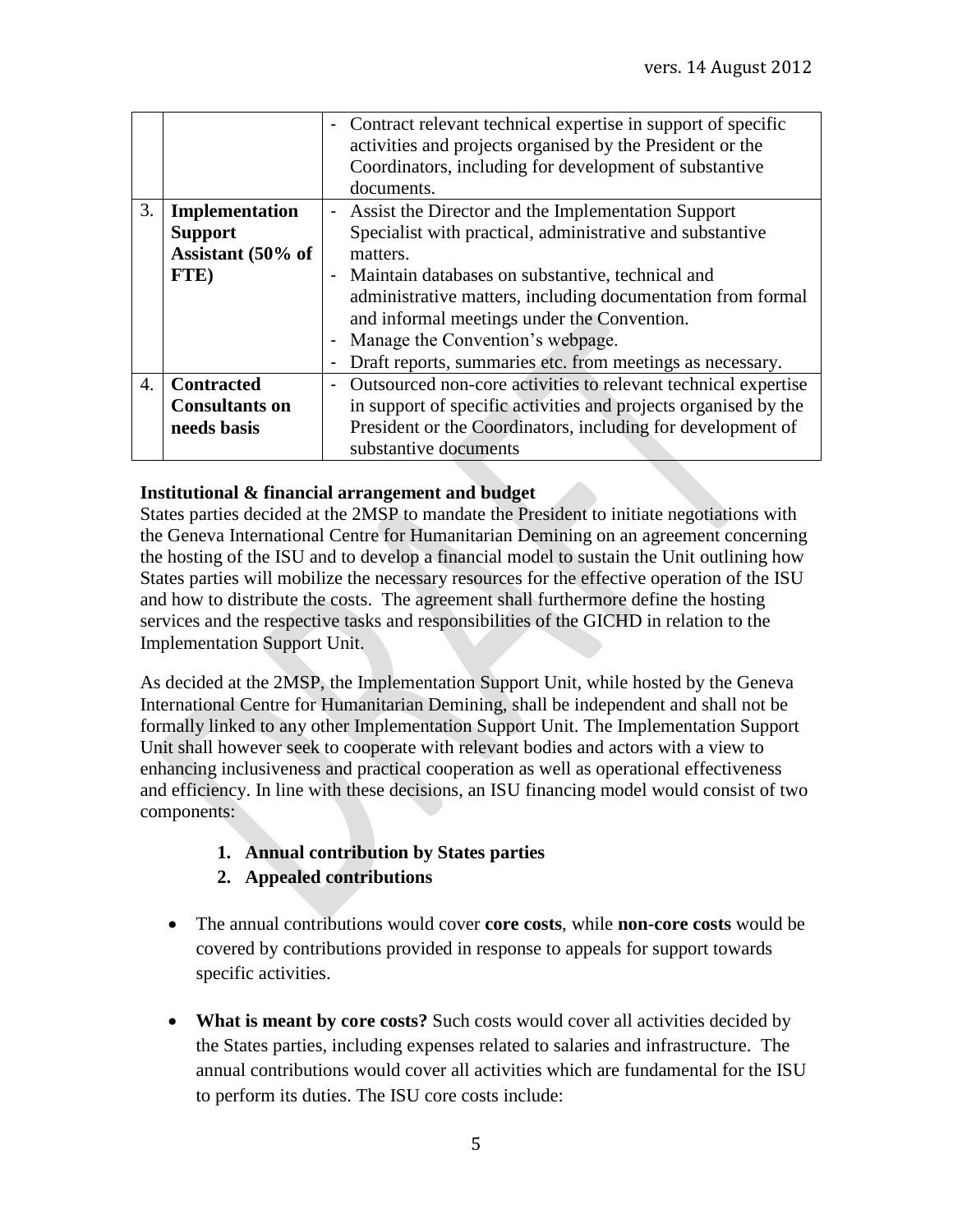- o Salaries for the ISU staff
- o Costs of the intersessional meetings (except Swiss contribution through the GICHD, sponsorship and administration of sponsorship)

Consultations with States have revealed further thinking with regards to intersessional meetings as well as MSPs: 1) with regards to the length of such meetings with an expressed wish of saving costs by shortening the number of days applied, 2) the location for the execution of intersessional meetings with the aim of incorporating costs into the annual cost estimates of MSPs which would entail the Palais des Nations as the venue for such meetings, 3) an expressed wish to progressively see an increased cooperation with other humanitarian disarmament treaties with regards to the operational elements of the instruments at hand, i.e. clearance, victim assistance and cooperation and assistance. This would not entail any sort of collaboration on matters pertaining to the general operation of the Convention nor that of stockpile destruction and other matters with political or juridical implications or ramifications for States Parties to the CCM.

- Following decision by States parties, a request to the States parties for the **annual contributions** will be done through the Implementation Support Unit on behalf of the President.
- **What is left for the appealed funds to cover?** Non-core costs relate to all other activities *approved by the States parties on the condition that voluntary funding is available*. **Appeals** for such contributions will be circualted on ad hoc basis to cover specific activities in relation to, for example, State party implementation of the operational aspects of the convention in line with Article 6 of the CCM on international cooperation and assistance. These activities shall not draw resources from the core funding. Examples of what such contributions would cover include:
	- o Funding for the Sponsorship Programme
	- o Services contributed by the Geneva International Center for Humanitarian Demining (although appealed contributions predominantly cover non-core cost, the support provided by the GICHD in fact covers a core cost, i.e. infrastructure. This contribution stems from a Swiss contribution to the GICHD of CHF 386 000 in 2012. By providing services that otherwise would require annual contributions core costs are reduced.
	- o Additional funding for core activities to "top up" these activities (for example extra capacity in support of the Presidency)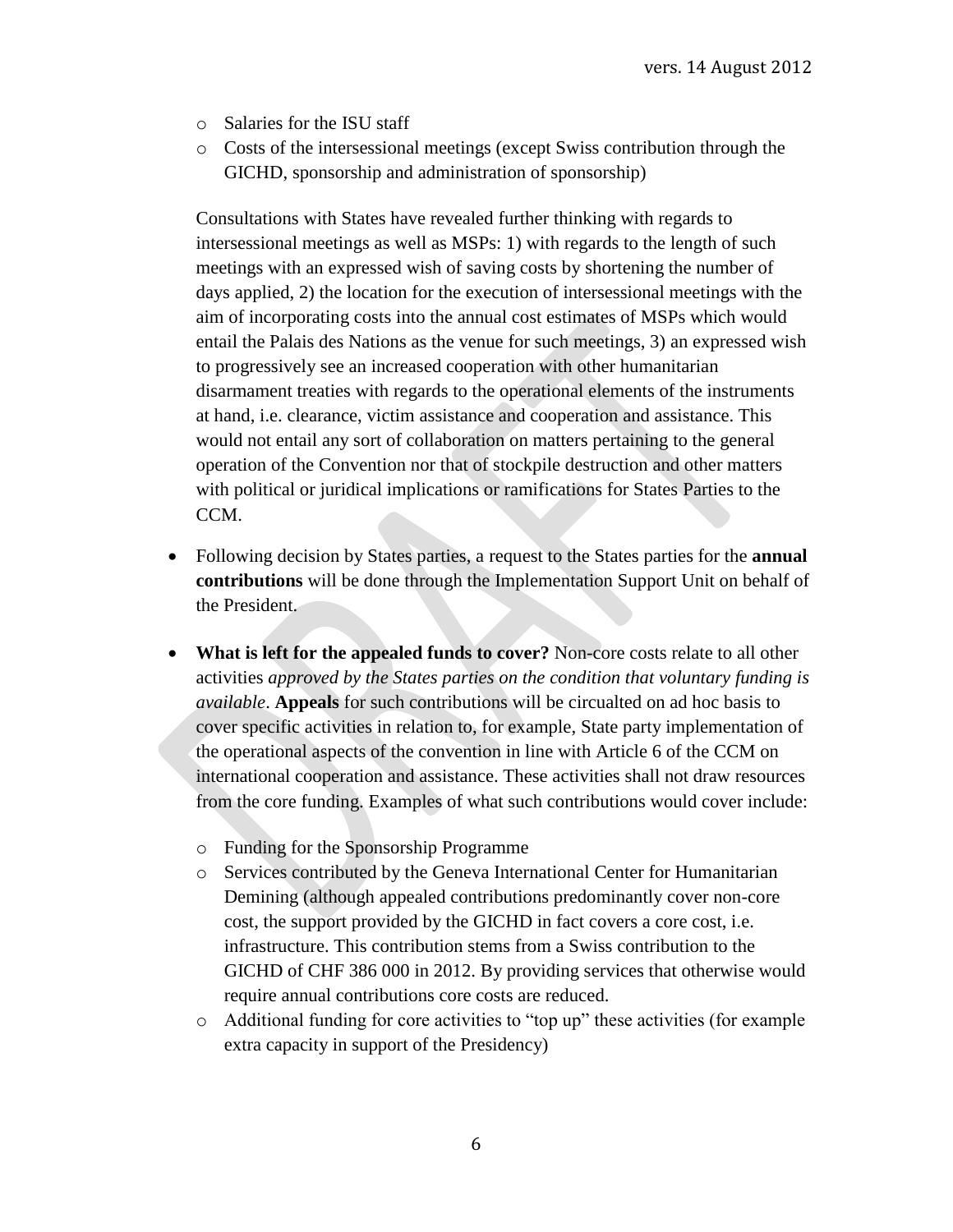o Additional activities approved by the States parties pending voluntary funding such as relevant projects and initiatives as presented by States parties or the ISU at the Meeting of States Parties.

#### **Other elements**

 $\overline{a}$ 

- The annual contributions by States parties are distinct from the assessed contributions towards Meetings of States Parties which are presented as costs estimates at MSPs preceeding the event the assessed contribution is meant to cover.
- The Meetings of States Parties, the Review Conferences and Amendment Conferences should not be confused with *activities decided by* the States parties. The costs of MSPs are, in accordance with Article 14, paragraph 1 of the Convention, *"borne by the States Parties and States not party to this Convention participating therein"* based on a cost-sharing procedure set out in the same article, and thus separate from the financing model.
- The annual contributions by States parties would be based according to the General Assembly resolution A/RES/64/248 on the apportionment of Member States contributions to the costs rendered by the  $UN^2$ .

A draft hosting agreement including the suggested provisions for a financial model and ISU budget will be presented to States parties in 2012, and are subject to approval by the States parties.

To assist discussions preceding such approvals, an indicative budget based on the presented financial model and containing real figures obtained from GICHD is presented below. This budget would need adjustment in relation to anticipated activity level and associated staffing numbers and should therefore be regarded as indicative.

<sup>2</sup> Dated 5 February 2010 on the apportionment of contributions of Member States to the regular budget of the United Nations for 2010, 2011 and 2012.